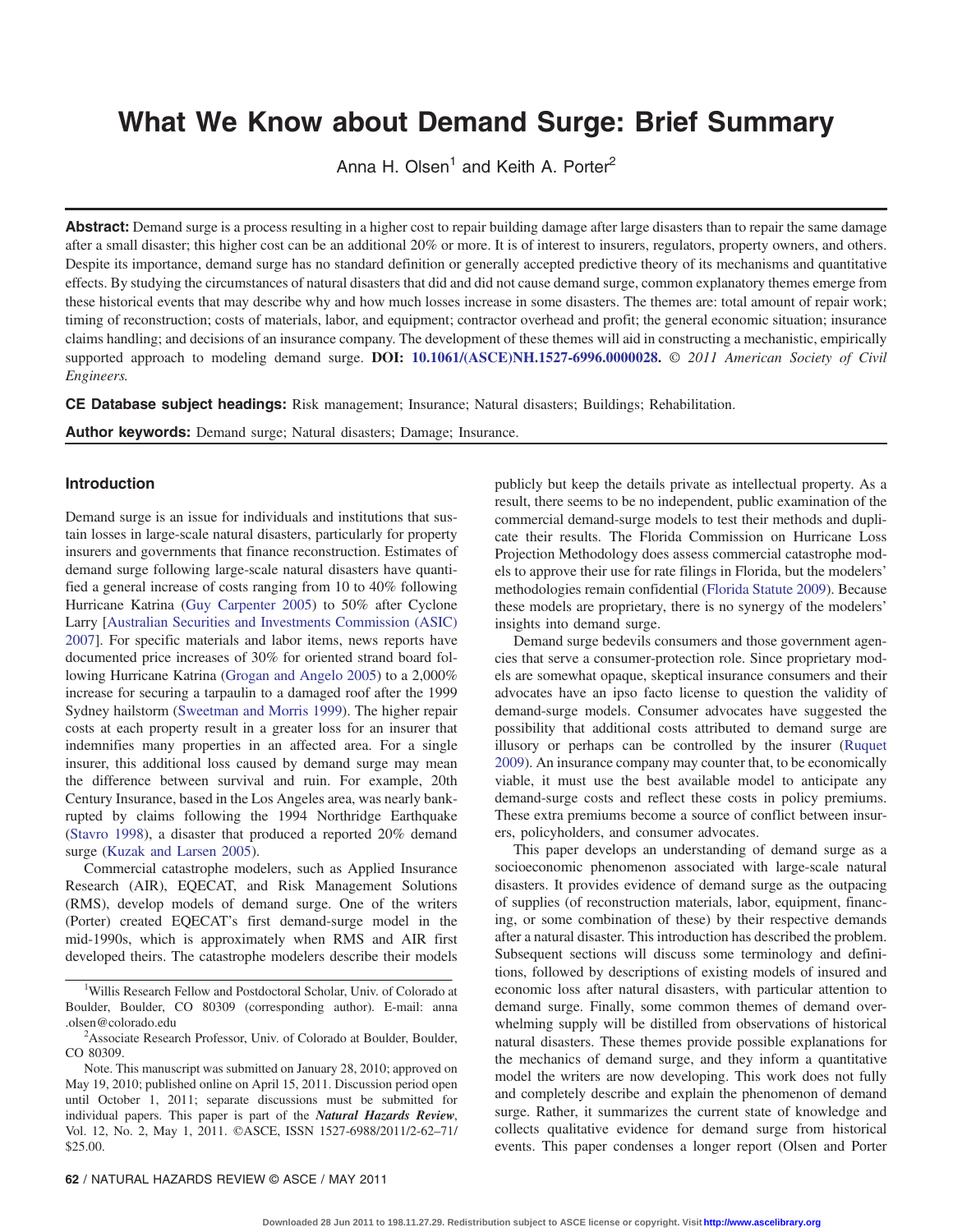[2010](#page-8-6)), in which the reader can find a more complete discussion of the issues presented in this paper.

## **Terminology**

"Demand surge" has various, imprecise definitions, and the term has various, inconsistent connotations. The basic understanding of demand surge is exemplified by the definition of the Actuarial Standards Board: "A sudden and usually temporary increase in the cost of materials, services, and labor due to the increased demand for them following a catastrophe" [\(Subcommittee on Ratemaking](#page-9-2) [of the Casualty Committee 2000\)](#page-9-2). The five parts of this definition can be made more explicit: (1) reconstruction materials prices, labor wages, and the costs of reconstruction services in general, increase (2) because of a significant demand for reconstruction activities (3) soon, if not immediately, after (4) a large-scale natural disaster, and (5) these cost increases remain unusually high for a limited period of time before returning to a lower level once supply satisfies demand. Note that, in this definition, demand surge is the increase of costs resulting from increased demand; it is unclear whether demand surge also encompasses the increased demand for quantities of materials, labor, and services. In other words, there is no clear distinction between the underlying phenomenon and the metric used to measure the phenomenon.

Other definitions and usages of "demand surge" limit the scope of the term. Consider the following two quotations from the insurance industry literature: "With demand surge, insured losses creep upward due to the increased price of construction materials and labor following large losses such as Katrina and Rita" ([Howard](#page-8-7) [2005](#page-8-7)); and "Major catastrophes, such as earthquakes, hurricanes, and wildfires can often create a demand surge for materials and labor, resulting in increased costs to replace damaged property" [\(Federal Alliance for Safe Homes and The Actuarial Foundation](#page-8-8) [2006](#page-8-8)). Here, demand surge refers specifically to temporary increases in materials prices and labor wages following large-scale natural disasters. It does not refer to other cost increases, such as higher rates of contractor overhead and profit or waivers of multiple insurance deductibles in clustered events, even if these cost increases can be explained as demand for some product or service overwhelming its supply.

Furthermore, there is no consensus on what specific material and labor costs contribute to demand surge. Labor costs are the wages paid to workers in the construction industry. However, to be amenable to study, one must still determine precisely which workers, in what location, and over what time period these should be considered, as well as how to characterize this information in a model. Material costs probably refer to the retail or wholesale prices charged by or to the construction industry for the materials required to repair the damage. Again however, the geographic and temporal scope of the products, and which ones, must be crisply defined before it is practical to test any hypotheses about their influence on demand surge.

Although limiting a demand-surge definition to increases in materials prices and labor wages helps to clarify the definition, there is no evidence that these are the only two—or even the most important two—drivers of demand surge. At present, there is no apparent reason to limit the definition to increased materials prices and labor wages when there are other reconstruction resources that may also be in short supply after large-scale natural disasters, such as equipment, financing, and the number of construction contracting firms, which can be the primary provider of labor at reconstruction sites.

"Demand surge" has also been used to explain the difference between an expected, or modeled, loss and the realized, or actual, loss in a large-scale natural disaster. For instance:

After the 2004 hurricanes in Florida, an attempt was made to explain the often underestimated losses by citing such effects as demand surge and major catastrophe surcharges. Following Katrina, many insurers found that the losses they finally had to pay were often far higher than their initial forecast. This was due to the fact that the scale of a major catastrophe is enhanced by the shortage of resources (construction materials and workers needed for reconstruction work) and the limited availability of infrastructure installations ([Munich Re](#page-8-9) [Group 2006\)](#page-8-9).

Using "demand surge" to refer to unexpected losses can obscure alternate explanations for the difference between expected and realized losses. Examples include modeling error (the inherent discrepancy from the use of a model to estimate loss instead of summing actual losses), input error (the discrepancy between an estimate of hazard, vulnerability, and exposure and the true values of these model inputs), and error in measuring actual loss (which is commonly extrapolated from losses reported by a subset of insurers). Using "demand surge" as an underlying but unquantified cause of the observed discrepancy raises the question: is demand surge an observable, model-independent, real-world phenomenon, or is it a product of the conceptualization and quantification of losses from natural disasters? Is demand surge a carpet under which we sweep the dust of modeling error?

Most observers' use of "demand surge" is quite general and similar to the definition of the Actuarial Standards Board presented previously. The limited sense of demand surge, as an increase in material and labor costs, is often the first and primary description of increased losses after large-scale natural disasters. But additional explanations are offered that augment the limited definition. For example:

With a major windstorm, overall losses increase not only because of economic shortages in roofing materials and workmen, but because insurance companies are unable to police the volume of claims. [Called "loss-cost inflation" or "demand surge."] For the largest of all catastrophic losses, politicians put pressure on insurance companies to relax their internal rules and fast track the processing and repayment of claims ([Risk Management Solutions, Inc. 2000](#page-8-10)).

In this example, the quote offers increasing material and labor costs first to explain larger losses in large-scale natural disasters and then provides additional, specific explanations. This type of definition begs the question: what is a reasonably complete list of these additional explanations? How does someone determine whether each explanation contributes to demand surge or to a different phenomenon, such as business interruption, in which repair delays or shortages of alternative facilities inhibit return to normal operations?

Several general definitions or usages of "demand surge" add "services" to the short list of labor and materials to explain higher costs after large-scale natural disasters, but the reference to services is unclear. For example, precisely which services ought to be considered in the following quote: "Demand surge [is] the increase in costs of materials, services, and labor due to increased demand following a catastrophic event" [\(AIR Worldwide Corporation 2007\)](#page-8-11)? "Services" might refer to expenditures by insurers to claims adjusting firms, or by insurers to construction contracting firms (over and above the contractors' labor and material costs), or by construction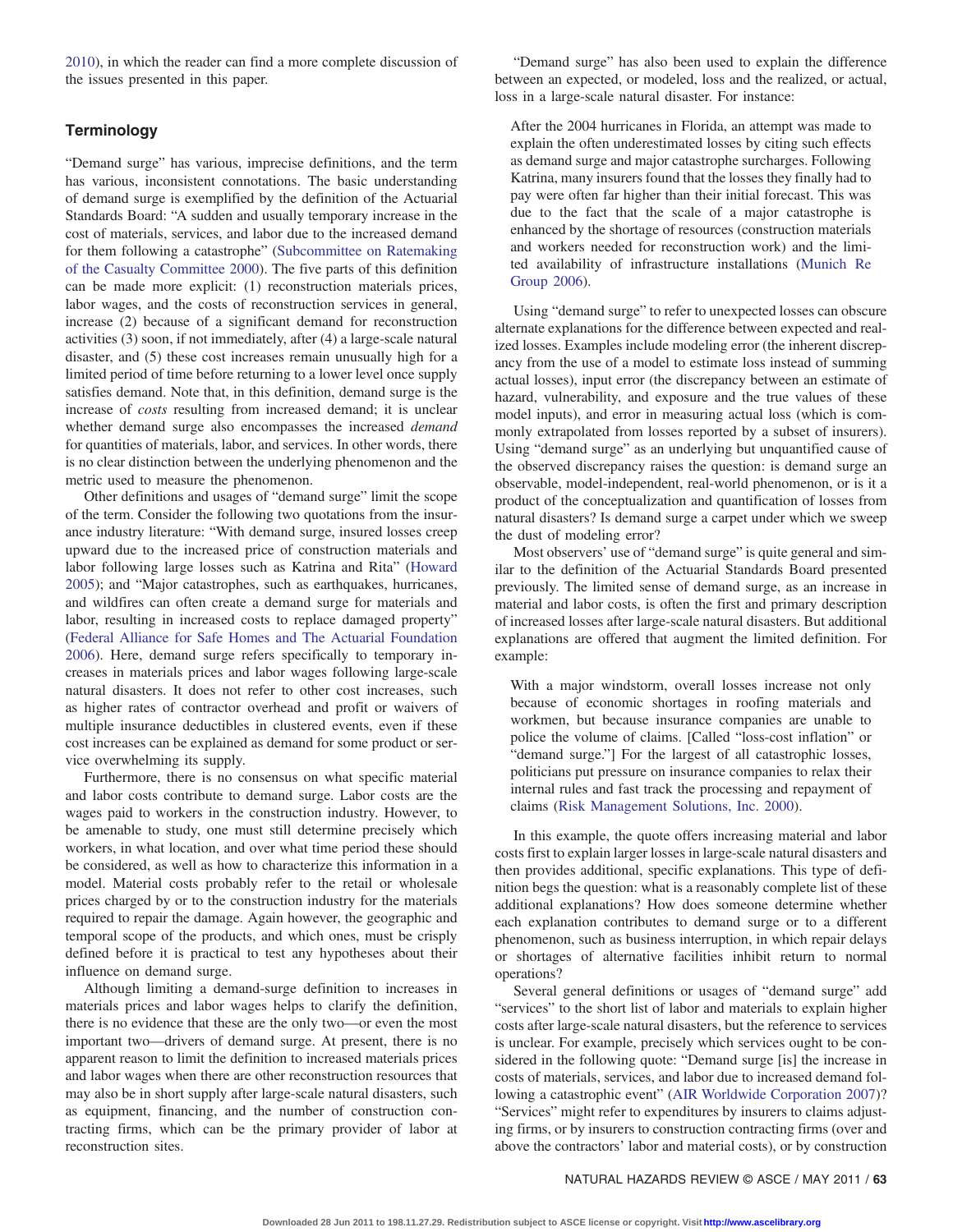contracting firms to businesses such as hotels, restaurants, and equipment-rental companies that serve them while they mobilize outside their home market, market their services, or do the repairs.

Since insurance claims include additional living expenses and other time-element losses, and since restoring operations could involve purchases from great distances for company-specific needs, services in this context could mean virtually any expenditure paid to businesses at any distance from the disaster by any insured entity during the life of any time-element claim. These examples indicate that the current understanding of demand surge is not sufficiently developed to easily and routinely specify the geographic, temporal, or sectoral scope of services that contribute to increased losses following large-scale natural disasters.

In addition to "demand surge," there are other terms that refer to the same phenomenon or similar ideas. Two groups have separately offered distinct terminology to identify and explain the increased losses after large-scale natural disasters. Risk Management Solutions proposed "loss amplification" as the increase in loss following large-scale natural disasters that is not adequately modeled by assuming independent losses at exposed properties [\(Grossi and](#page-8-12) [Muir-Wood 2006](#page-8-12)). RMS identifies four issues that contribute to loss amplification: economic demand surge ("increases in the costs of building materials and hourly rates for labor, as demand exceeds supply"); repair delay inflation ("increases in the amount of damage or costs of interrupted business associated with delays in making the repairs"); claims inflation ("increases in the size of claims as the ability of insurance adjusters to inspect properties is impeded due to the number of claims"); and coverage expansion ("the degree to which the terms of the original insurance contract becomes expanded to cover additional sources of loss or higher limits"). The same concepts are presented elsewhere by RMS with slightly different names.

Risk Frontiers, formerly the Natural Hazards Research Centre, studies topics of interest to the insurance industry and used the term "postevent claims inflation" to refer to the increase of payments for insurance claims after major disasters ([McAneney 2007\)](#page-8-13). They use "demand surge" to refer specifically to the outpacing of supply by the demand for goods and services, which results in higher prices. These terminologies and the accompanying explanations help to define the idea of demand surge, but none provides a precise definition of the phenomena. The same challenges of circumscribing the scope of these terms exists as when this phenomenon is called demand surge.

The writers intentionally do not offer new terminology or a precise definition of demand surge. This work collects and distills anecdotal evidence for demand surge in historic events and proposes hypotheses to explain the phenomenon. Since this paper does not provide—nor have the writers found in published studies clear evidence for what demand surge is and is not, it seems premature to introduce additional terminology. The existing terminology, flawed as it may be, is sufficient while researchers develop a sound understanding of reconstruction costs after large-scale natural disasters. The writers expect that the knowledge from future work will suggest improved terminologies and precise definitions of the mechanisms that drive the complex phenomenon we currently call "demand surge."

## Current Demand-Surge Models

Models to describe how and why losses increase as a result of a large-scale natural disaster have been developed in the last two decades. Current demand-surge models capture parts of the phenomenon, but no published model fully describes how much and why

losses increase as a result of the disequilibrium of demand and supply after large-scale natural disasters. Perhaps there has not yet been enough accumulated knowledge of demand surge to develop and test such a comprehensive model. This section describes a sample of the limited documentation of demand-surge models by commercial catastrophe modelers and by professional economists.

## Commercial Catastrophe Models

Broadly defined, a catastrophe model is a tool that provides a quantitative estimate of risk to a single property or a collection of properties, usually from natural hazards, and most often for estimating insurance claims for a particular insurance company or reinsurance company in current or future natural disasters. Commercial catastrophe models typically apply a series of stochastic events (for example, earthquakes in California, flooding in continental Europe, cyclones in Australia) to estimate the environmental excitation (shaking intensity, flood depth, windspeed) imposed on a mathematical model of the properties. Then, the model relates intensity of excitation to repair cost normalized by replacement cost (the relationship is called a vulnerability function) to produce an estimate of the damage factor at each property. Multiplying the damage factor by the estimated replacement cost produces an estimate of total repair cost. Applying deductibles and limits to each policy and summing over policies produces an estimate of the total payments the insurer would make to settle claims. Uncertainties in each step are propagated, either through simple Monte Carlo simulation or more-sophisticated variants, to produce a probabilistic estimate of loss, either for single-event scenarios or for suites of possible future events (for example, catalogs of earthquakes).

Building owners routinely use these models to decide how much insurance to buy; insurers use them to help decide what to charge for insurance and how much reinsurance they need; and reinsurers use the results to help them price reinsurance and ensure a reasonable probability of survival. See Grossi and Kunreuther ([2005\)](#page-8-14) for a more extensive discussion.

As frequently employed, the demand-surge component of a catastrophe model increases the calculated ground-up loss for a property. (The ground-up loss is the monetary cost to repair damage and continue operations, before applying insurance deductibles, copays, or limits.) A demand-surge factor multiplies the ground-up loss, either at the individual-property level or the portfolio level, by a factor, typically between 1.0 and 1.6. Depending on the model, this factor can be determined on the basis of the expected loss to the insurance industry as a whole or on the basis of additional information, such as the affected region, peril, and type of property. Often, the model end-user can change this factor or turn off the calculation of demand surge as part of the model's options.

Though unaware of any publication of a commercial catastrophe modeler's demand-surge model, one of the writers (Porter) participated in developing one for EQECAT in the mid-1990s. It has since been enhanced or replaced in some way, but in brief, the early model worked as follows:

- 1. Regression analysis was used to relate damage factor to environmental excitation for past claims, resulting in vulnerability functions;
- 2. The regression analysis was performed using data from supposedly non-demand-surge-inducing events and again from an event that supposedly did produce demand surge (Hurricane Andrew);
- 3. The ratio of the latter to the former was calculated as a function of environmental excitation (windspeed) for broad classes of properties (that is, residential or commercial properties on the Gulf and Atlantic coasts of the United States); and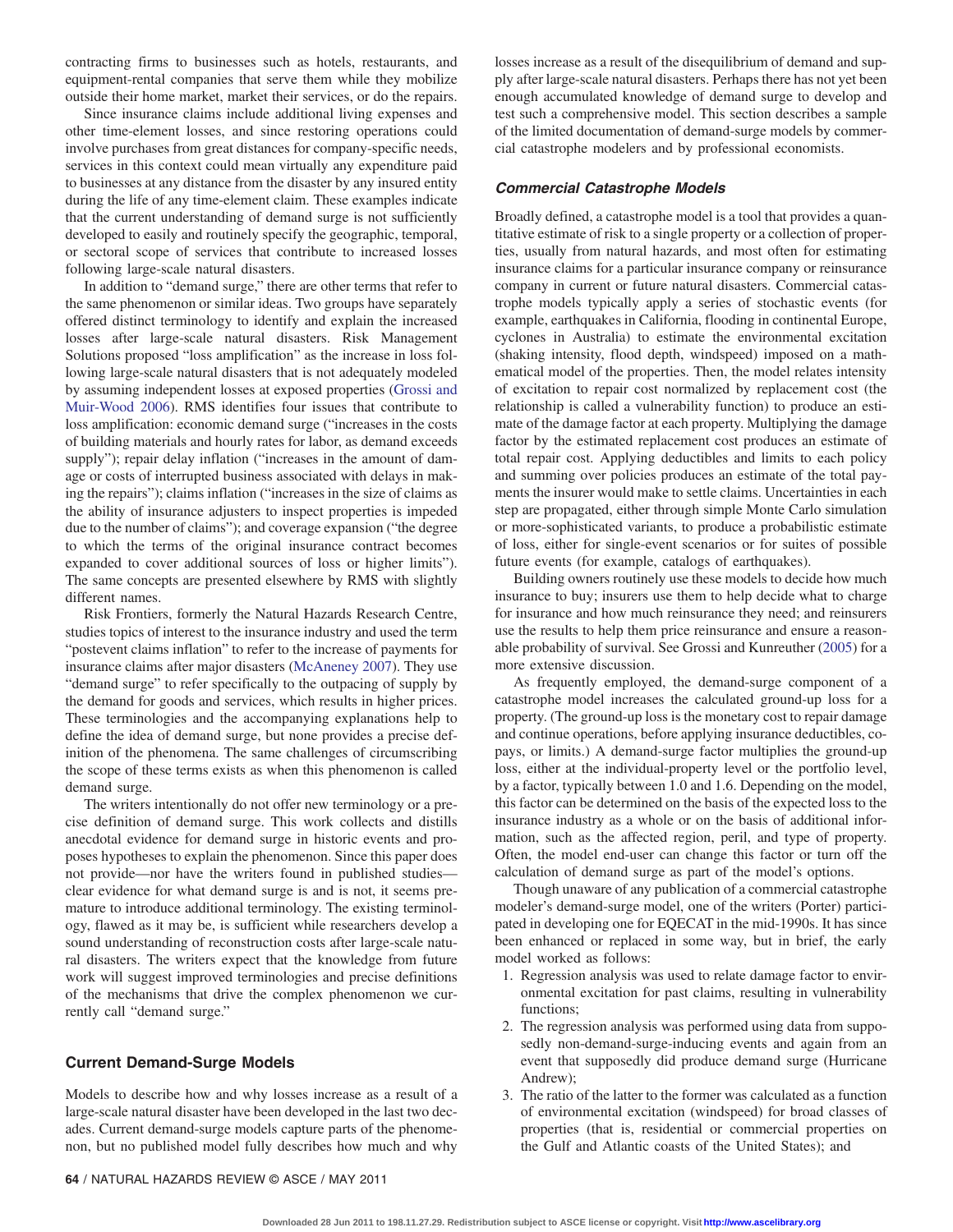4. This ratio was applied at the per-property level, along with a multiplier that reflected the degree to which the event was expected to produce demand surge at a macroscopic level, from nil to 100% of the Andrew-level increase.

In the form of an equation, the model was

$$
L = \sum_{i} V_{i} y_{i}(s_{i}) [1 + P(s_{i}) G(T)] \tag{1}
$$

where  $L =$  ground-up loss at the portfolio level;  $i =$  index to individual properties in the portfolio;  $V_i$  = estimated replacement cost for property i;  $y_i(s_i)$  = mean damage factor for property i considering its structure type and given that it is exposed to excitation of intensity  $s_i$ ;  $P(s_i)$  = maximum effect of demand surge on a property when it is subjected to excitation  $s_i$  (a property-level effect); and  $G(T)$  = degree to which the event as a whole (such as a hurricane) would produce demand surge, given the estimated societal-level total loss T.  $P(s)$  might vary from 0 to 0.6, for example, in certain property classes where demand surge can reach 60%, with the lowest effect (0) occurring at low excitation (because damage is so low repairs can wait) or at high excitation (because damage is so severe that no amount of hurry will make a difference). It achieves its maximum value at intermediate excitation, where significant repairs are needed and speed is of the essence. G would vary from 0 (for smaller events like Hurricane Hugo in which the required repairs did not heavily stress available supplies) to 1.0 (for large ones like Andrew). T was parameterized as total estimated repair costs normalized by estimated annual construction contracting revenues of businesses within a given radius of the event's nominal location, such as hurricane landfall. (This model used a radius of 160 km for regions with only one major interstate corridor providing access, and 480 km otherwise.) The model attempted to reflect three hypothesized aspects of demand surge: that repair delays matter only at moderate levels of damage (captured through P); that the ratio of demand to local supplies matters; and that access matters (the last two issues parameterized through T).

This description leaves out much detail and is limited in too many ways to catalog in a brief space. However, it gives a sense of the simplicity of an early demand-surge model and highlights a few important points: that demand surge has been used to capture past discrepancies between observation and expectation; that at least this model encoded the modeler's unproven hypotheses of a few major mechanisms of demand surge; and that, while hindcasting past losses, it does not provide much explanatory power.

#### Regional Economic Models Used for Demand Surge

Researchers interested in natural disasters have repurposed regional economic models to study losses in natural disasters. These models distinguish economic sectors as well as the interactions between them, both locally and with other geographic regions. They are most often used to estimate societal losses as a direct or indirect result of a natural disaster, where "loss" now refers to the difference in economic output had there been no disaster versus the output following a disaster.

There are two common, and one less common, types of models used to estimate macroeconomic losses in natural disasters. The two major types are input-output and computable general equilibrium models, and the minor type is an econometric model. Each model has its advantages, disadvantages, and limitations. It is generally believed that estimates from input-output models are an upper bound, whereas estimates from computable general equilibrium models are a lower bound on economic loss ([Okuyama 2007\)](#page-8-15).

However, there have been few attempts to determine the accuracy of these models for loss estimation [\(Rose 2004](#page-8-16)).

Hallegatte [\(2008](#page-8-17)) explicitly included demand surge within an input-output model framework. The study assumed that demand surge is "driven by the unbalance between the large demand in the reconstruction sector and the insufficient production capacity." Commodity prices were assumed to be proportional to the underproduction of the commodity, and wages were assumed fixed when determining profits in economic sectors (an assumption made to simplify the model, with acknowledgment that in the real world, these calculated profits may be redistributed to the workers, to shareholders and owners, and to future investment). In the simulation of post-Katrina reconstruction in Louisiana, Hallegatte ([2008\)](#page-8-17) found the total reconstruction costs to be US\$121 billion as opposed to \$107 billion assuming pre-Katrina price levels—a 13% increase that Hallegatte attributed to demand surge. Although demand surge was included, the purpose of the study was to assess the change in value added to the Louisiana economy caused by Hurricane Katrina, considering direct and indirect losses.

#### Florida Public Hurricane Loss Model

The Florida Public Hurricane Loss Model predicts losses caused by Atlantic hurricanes and includes a demand-surge model. The Florida Office of Insurance Regulation funds the model, and researchers at the Laboratory for Insurance, Economic, and Financial Research at Florida International University lead the model's development. According to the 2009 Florida Commission on Hurricane Loss Projection Methodology submission, the demand-surge component of the Florida Public Model applies "weighted average demand-surge factors" to the loss from each event in the stochastic set [\(Florida International University 2009\)](#page-8-18). The model assumes that demand surge is affected by the insurance coverage [that is, structure, appurtenant structure, contents, or additional living expenses (ALE)], region of Florida (either "Northeast/North Central," "Northwest," "Central," "South (except Monroe County)," or "Monroe County"), and the modeled total statewide loss without demand surge. The demand-surge factor for structure coverage is

$$
F_{\text{structure}} = c + p_1 \ln(L_{\text{state}}) + p_2 \tag{2}
$$

where  $c =$  parameter;  $p_1 =$  parameter with one value for Monroe County and another value for all other regions;  $p_2$  = parameter with a different value for each region; and  $L_{\text{state}} =$  modeled total statewide loss (an attempt to capture demand). The demand-surge factor for appurtenant structure coverage is the same as the factor for structure coverage. The factor for contents coverage is

$$
F_{\text{contents}} = 1 + 0.3(F_{\text{structure}} - 1) \tag{3}
$$

and the factor for ALE is

$$
F_{\text{ALE}} = 1.5F_{\text{structure}} - 0.5\tag{4}
$$

The researchers used the following data to develop the model's functional form and determine values for the parameters: construction-cost indexes for Florida zip codes from Marshall & Swift/ Boeckh (MSB) (for structure coverage); the household furnishings and operations index of the Consumer Price Index for Miami-Fort Lauderdale (for contents); and insured losses caused by Hurricanes Andrew, Charley, and Frances (for ALE). While developing the model, the researchers inferred what the MSB construction-cost index in a region affected by a hurricane would have been if no hurricane had passed, and they assumed that any difference

NATURAL HAZARDS REVIEW © ASCE / MAY 2011 / 65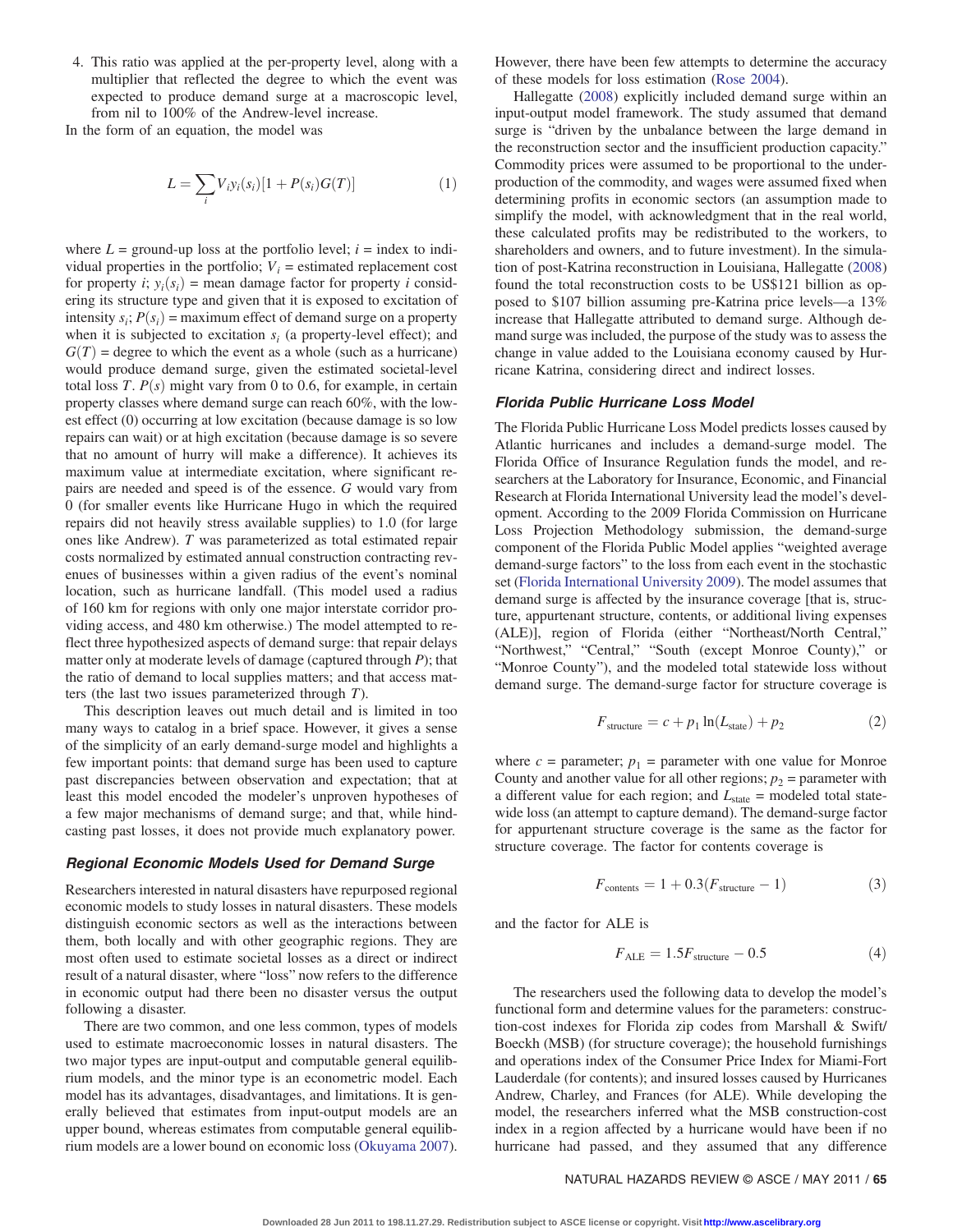between this no-hurricane, inferred value and the with-hurricane, actual value was entirely attributable to demand surge.

## Common Themes of Demand Surge

With this background in mind on the nature of the problem and past work to model demand surge, focus now shifts to available historical evidence that can be used to inform a deeper understanding of the mechanisms of demand surge. Past events provide insight into the underlying supply and demand processes that result in higher reconstruction costs. To impose some structure to the discussion, the evidence is grouped into broad themes. The word "theme" is used intentionally to indicate that, in a particular event, the specific expression may be unique, but nonetheless, there is an overarching idea common to demand surge in many past events.

### Amount of Repair Work

The total amount of repair work in a region partly defines the "demand" of demand surge. Conceptually, the event causes initial damage at potentially millions of properties according to the environmental excitation and vulnerability of each property exposed to loss. Decisions of all stakeholders made before and after the event affect what repairs are done and in what order.

Anecdotes related by construction contractors, claims adjusters, and cost estimators with whom the writers spoke suggest that whether the property is insured strongly affects the amount of repair work actually accomplished and how quickly the repairs are effected. For example, the insurer is sometimes required to pay for repairs that an uninsured property owner might not otherwise elect to pay for. An example is the "reasonably uniform appearance" standard required by insurance regulations in several states, such as the statute in Nebraska that reads: "When a loss requires replacement of items and the replacement items do not reasonably match in quality, color or size, the insurer shall replace all items in the area so as to conform to a reasonably uniform appearance. This applies to both interior and exterior losses. The insured shall not bear cost over any applicable deductible" [\(Nebraska Administrative](#page-8-19) [Code 2009](#page-8-19)). Thus, in regions where a substantial fraction of damage is insured, requirements such as reasonably uniform appearance can substantially raise the total amount of repair work actually performed at an insured property when compared with an uninsured property. Thus, the demand for repair services increases, and costs consequently increase as well.

Individual property owners may attempt to reduce damage to their properties in disasters of any size. A property owner may take measures before the event to prevent damage or make emergency repairs immediately after to reduce additional damage. The scale of the disaster, however, may affect these efforts. Damage may accumulate in clustered events, possibly negating any efforts of the property owner. In a catastrophe, properties may be more likely to decay because repairs are delayed by the large scope of damage. For example, mold can flourish in hot, water-damaged buildings when regional electric power is unavailable for an extended period of time. Thus, owners cannot quickly cool and dry buildings. This happened after Hurricane Katrina, for example, at Xavier College in New Orleans, as described in Mosqueda and Porter [\(2007](#page-8-20)). In short, the amount of damage at an individual property may be greater because the property was damaged in a large-scale natural disaster.

The level of repair required by building codes, and enforced by the building authority, may also affect the amount of work at a property. The building code in force during the reconstruction period may require a heavily damaged structure to be built to a higher standard than what was required when it was originally built. The rebuilding requirements affect the amount and type of construction materials and the necessary skill of the labor. Although building codes tend to become more strict over the years, there can be exceptions; building codes may not be enforced [for example, before Hurricane Andrew [\(Sirkin 1995\)](#page-9-3)], or the local building department may temporarily suspend certain provisions to allow for speedier recovery [for example, after Hurricanes Iwa and Iniki ([Chock 2005\)](#page-8-21)].

Judgment may also affect the amount and speed of work performed at a damaged property. Contractors and insurance claims adjusters may be pressured to quickly define the amount of work to be done. Adjusters might have a long list of properties to visit, making each loss assessment less thoroughly than they otherwise would in a smaller event [\(Thomas 1976\)](#page-9-4). Contractors and claims adjusters may not have enough, or the right, information available about repair work at a property at the time of a repair estimate or claim adjustment. An initial assessment of damage may not identify all damage, and unanticipated damage may be encountered only after demolition and repair work have begun (Tim Wilson, personal communication, July 2008). These types of judgments about the amount of repair work following a catastrophe must be made but may not be fully informed. The pressure of a high volume of repair work seems likely to exacerbate problems of making quick judgments.

#### Costs of Materials, Labor, and Equipment

Local supplies of materials, labor, and equipment are typically employed first to rebuild after natural disasters. When the local supplies are outstripped by demand, prices rise. Three historical examples touch on price increases for material, labor, and equipment, over several centuries and two continents. See Olsen and Porter [\(2010](#page-8-6)) for more examples.

An extratropical cyclone devastated southern and central England on November 26–27, 1703. There was extensive and severe damage to buildings, especially in London and Bristol, contributing to the 480-km-wide damage footprint ([Hamblyn 2005\)](#page-8-22). In the immediate aftermath of the storm, prices of materials rose significantly. Defoe [\(1704](#page-8-23)) reported that the price of plain roofing tiles rose from 21 shillings per thousand to 6 pounds, a 470% increase. The price of pantiles (commonly used as a roofing tile) rose from 50 shillings per thousand to 10 pounds, a 300% increase. Following the immediate rise of prices, they fell. Defoe stated that this fall was not explained by the meeting of demand for roofing tiles with adequate supplies. Rather, property owners and tenants could not pay the heightened costs. The roofs of some properties went unrepaired, and the occupants were exposed to the elements that winter. The roofs of other properties were repaired temporarily with wood planks ("deal boards") until enough tiles could be manufactured during the tile-making season. Defoe also reported that, after the windstorm, property owners were "fortifying their Houses against the Accidents of Weather by Deal Boards, old Tiles, Pieces of Sail-Cloth, Tarpaulin, and the like." That is, they were substituting any appropriate and available materials to temporarily, if not permanently, repair their buildings.

More recently, the earthquake that occurred north of Charleston, South Carolina, on August 31, 1886, caused extensive destruction in Charleston and created a demand for labor that far exceeded the local supply. Wage rates for skilled and unskilled labor increased dramatically above the preearthquake levels. Seven days after the earthquake, the Knights of Labor union authorized a modest, 50-cent-per-day increase in union wages [\(News and Courier](#page-8-24) [1886b\)](#page-8-24). However, skilled and unskilled laborers were actually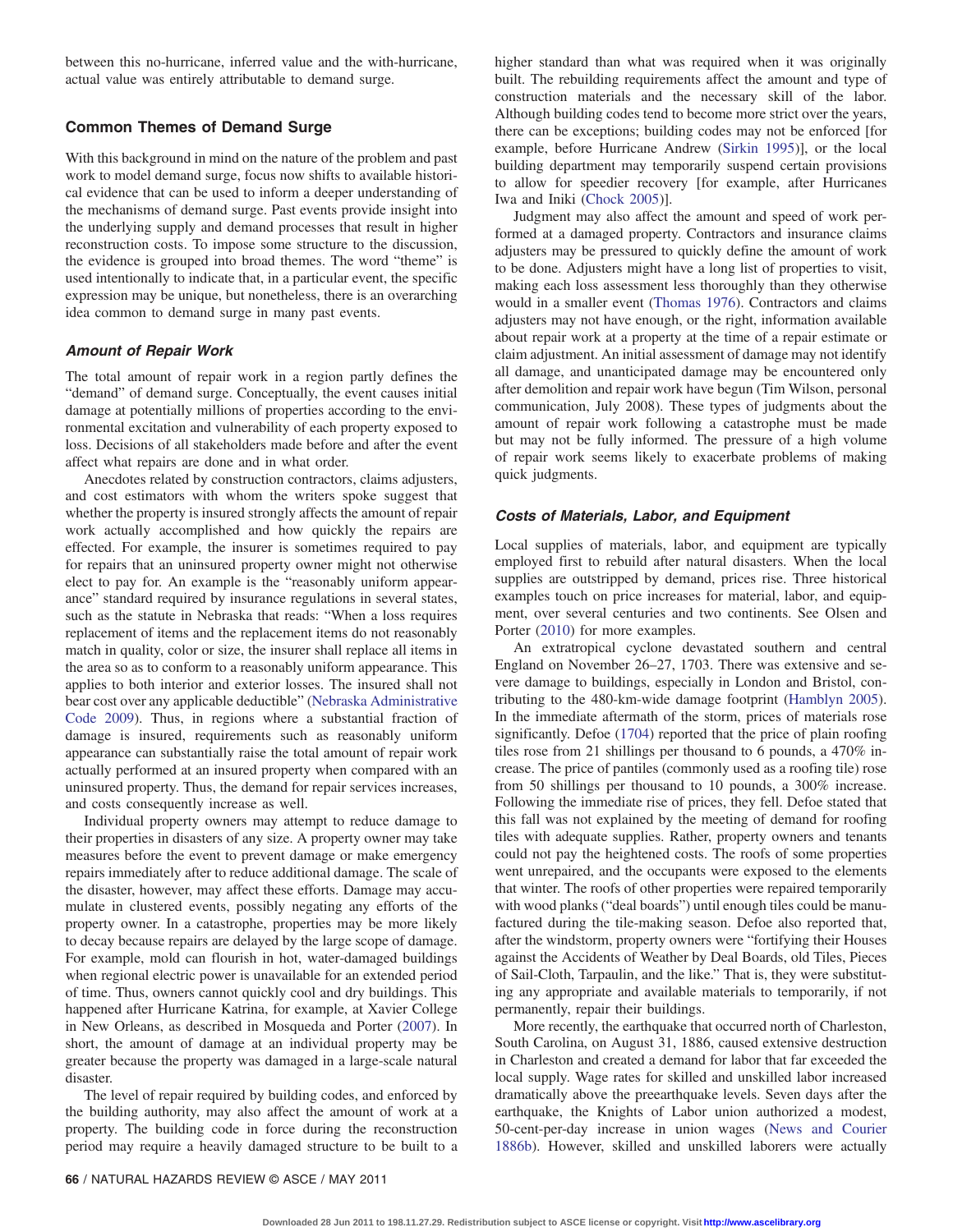commanding wage rates more than double the preearthquake rates. Union bricklayers would work for no less than US \$5 per day, a 67% increase above the preearthquake rate, and the union president stated that "the bricklayers were entirely satisfied with … \$5 a day" [\(News and Courier 1886a](#page-8-25)). There were rumors, however, that bricklayers were actually receiving \$6 or \$8 per day, a 100–170% increase ([News and Courier 1886c](#page-8-26)).

After the 1992 Hurricane Andrew in South Florida, heavy equipment was in demand for debris removal, according to a news item in Engineering News-Record [\(Grogan and Setzer 1992\)](#page-8-27). When the United States Army Corps of Engineers solicited bids for debris removal immediately after Andrew, the Corps rejected one-third of the bids as too high and awarded contracts bid at approximately US \$25 per cubic yard. One month later, the awarded contracts had been bid at \$7. One contractor charged with debris removal received offers of heavy equipment that were equally divided between "outrageous" and "acceptable."

Although prices and wages can be understood to result from the meeting of demand with supply, prices are set by individuals, and local culture can play an important role in pricing decisions. In contrast to the Hurricane Andrew equipment example, where the drive to maximize profit seems to have driven up costs, some contractors and laborers elect to provide free or reduced price materials and services, and still others may fix their costs at the preevent levels. One of the writers (Olsen) observed this sense of altruism in interviews of local contractors after the U.S. Midwest floods of June 2008.

Local, state, or national governments may enforce wage or price controls, effectively setting an upper limit on reconstruction costs. Antigouging regulations are fairly common. For example, after the 1995 Hurricane Marilyn in the U.S. Virgin Islands, the local government widely publicized its antigouging position ([Murphy](#page-8-28) [1995](#page-8-28)). Similarly, there may be trade restrictions on the movement of materials and equipment between regions or on the licensing of out-of-state contractors, effectively making supplies from outside the affected area, if allowed, more expensive.

## Reconstruction Timing

Regional factors may contribute to repair delays at an individual property. A backlog of properties damaged in a previous event or a construction boom in the region may delay work at a recently damaged property, as suggested by Risk Management Solutions, Inc., ([2005\)](#page-8-29) for repairs from the 2004 and 2005 Florida hurricane seasons. The organization of the reconstruction effort, if any, may determine the prioritization of work. Contractors may determine a work schedule on a first-come-first-served basis, or they may prioritize work according to potential profit. The government may prioritize the repair of damaged properties, as was the case after the 1999 Sydney hailstorm [\(Henri 1999](#page-8-30)). If the general population were evacuated, there may be a delay in reconstruction until there is a critical mass of people to finance, permit, perform, and inspect the repairs.

Debris removal can be critical before reconstruction begins at a property. Storm surge in Hurricane Katrina pushed substantial quantities of debris onto properties near the shore along the Mississippi coast, hindering access (see, for example, [Mosqueda](#page-8-20) [and Porter 2007\)](#page-8-20). In addition to disposing of structural components and building contents, there may be hazardous materials requiring special attention, as was the case in several New Orleans hospitals observed after Hurricane Katrina [\(Arendt and Hess 2006](#page-8-31)).

The efforts of local and national governments may also affect the timing of reconstruction. Rebuilding may not begin until the local government allows the release of building permits. For example, as of June 30, 2008, in Cedar Rapids, Iowa—seventeen days after floodwaters crested—the building department was issuing plumbing, electrical, mechanical, and building permits for flood repairs outside the 500-year floodplain only (James Thatcher, personal communication, June 2008). The Cedar Rapids building department expected to release plumbing and electrical permits a few days after this date, but they would not grant building permits until the city decided on a reconstruction plan. For properties in the 100-year floodplain, the city had to consider the guidelines and regulations of the National Flood Insurance Program (NFIP). As of June 30, it was not clear whether the city would allow any rebuilding on the 100-year floodplain or adopt the NFIP requirement that properties with damage valued at more than 50% of the structure's value be rebuilt at least 0.3 m above the 100-year floodplain. The city recommended that property owners clear debris, dry the structure, and wait for a city council decision. The approach taken in Cedar Rapids suggests that local governments can affect the progress of reconstruction. The municipality may actively influence repairs and rebuilding, or it may passively allow reconstruction to be determined by property owners, financing, and the availability of materials, labor, and equipment. Finally, the building department may be overwhelmed, and permitting and inspections may be delayed. The aftermath of the 2004 hurricane season in Florida is an example [\(Weintraub 2004/2005](#page-9-5)).

### Contractor Fees

Typically in developed countries, construction contractors perform the repairs. In such cases, contractors' fees contribute to the costs of reconstruction. In the aftermath of a large-scale natural disaster, there may not be a competitive environment for contractor services. Contractors typically increase overhead and profit as a buffer against risk. Greater uncertainties in material and labor costs and availabilities, as well as uncertain site access, will result in greater repair costs. For example, the uncertainty in the weeks after Hurricane Katrina affected reconstruction bidding: "While it is too early to determine the full impact of the storm on construction costs, the uncertainty it has stirred up undoubtedly will lead to higher bids for projects just to cover the new level of risk" ([Grogan](#page-8-2) [and Angelo 2005](#page-8-2)).

Contractors may change their bidding strategies or their rates for overhead and profit margins. Some contractors may seek the highest margins, whereas others may not change their rates. The supply of contractors may be affected by the local supply and by the willingness and ability of outside contractors to travel to the affected area.

Postcatastrophe increases in contractor profit margins are perhaps intuitive but difficult to document and quantify. One piece of evidence is a Federal Emergency Management Agency review of contract modifications awarded by the City of New Orleans to inspect and repair storm drains after Hurricane Katrina. The city allowed the contractor a 13% profit margin retroactively for work that had been performed previously by subcontractors: work that was contracted without competition, price analysis, or monitoring of billing accuracy [\(Lankford 2006\)](#page-8-32). In another post-Katrina example, the Federal Aviation Administration allowed nominal profits of up to 15% for contractors providing response and recovery services, often without supporting evidence of subcontractor quotes, possibly because "contract administration resources were stretched quite thin and, understandably, … the top priority was to provide transportation to deliver goods, equipment, and services as quickly as possible to those in need of assistance." A profit margin of 10% is considered appropriate by several federal agencies, and FAA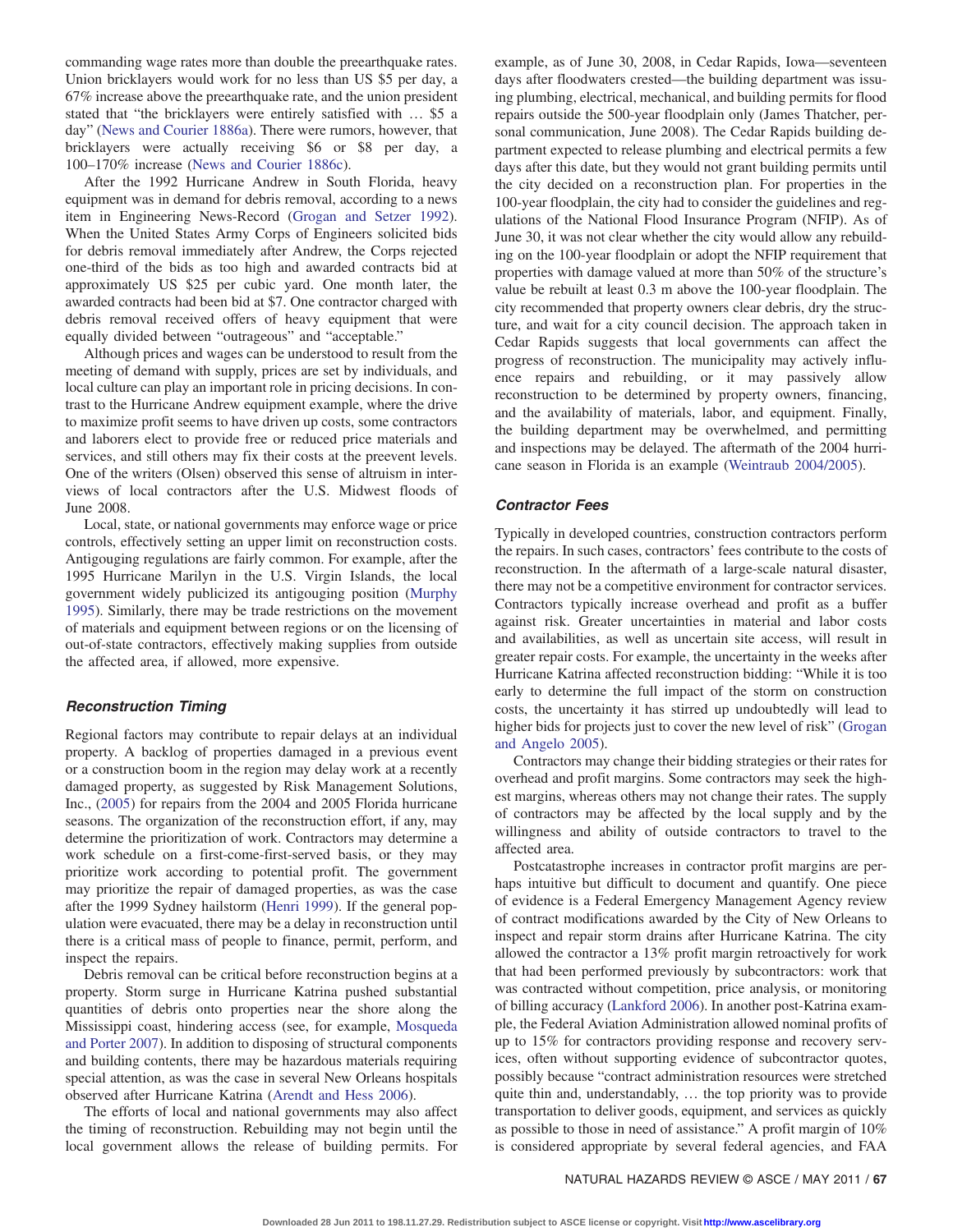acquisition policy and contract terms require subcontractor quotes [\(Leng 2007\)](#page-8-33).

#### General Economic Conditions

This paper has discussed issues specific to material prices, labor wage rates, equipment costs, and contractor profit, but these may in turn be affected by the general state of the economy. A predisaster construction boom may increase costs to rebuild damaged properties because contractors are already in high demand. A lull in construction increases the supply of available contractors, and thus competition may keep costs low. Walker ([2005\)](#page-9-6) described two examples:

After the Newcastle earthquake there was very little demand surge because the building industry in New South Wales was in recession, and there was sufficient surplus capacity of building tradesmen and supplies available just down the road in Sydney to maintain a competitive building environment. The Canberra bushfires in January 2003 resulted in much less damage than the Newcastle earthquake but they occurred during a building boom when there was no spare capacity in New South Wales, with the result that the demand surge was very significant—possibly of the order of 25 percent or more.

In addition to the local demand and supply of materials, labor, equipment, and financing, the national and international supplies may also influence the local costs.

The 2005 Hurricane Katrina provides an example of increased costs resulting from the prevailing economic conditions. The pre-Hurricane Katrina construction economy and experiences with previous disasters affected expectations of construction cost increases. Before Katrina made landfall, there was an existing high demand for construction materials and equipment [\(Hampton 2005\)](#page-8-34). The additional demand for reconstruction materials and the practice of just-in-time supply led to expectations of price volatility and shortages after Katrina [\(Nicholson 2006](#page-8-35)). Within one month of the storm, a construction-cost consultant expected 10–15% higher construction costs in the affected area, and one construction management firm increased estimates of material prices for commercial projects by 8–10% and for residential projects by 10–15% ([Grogan](#page-8-2) [and Angelo 2005\)](#page-8-2). Cost estimators adjusted escalation factors in bids in anticipation of demand surge ([ENR Staff 2005](#page-8-36)).

## Insurance Claims Handling and Decisions of an Insurance Company

There are several ways that an insurer can handle the large volume of claims after a large-scale natural disaster. An insurer may decide not to verify claims under a certain value, as for example, after the 1999 Windstorms Lothar and Martin in France ([Risk Management](#page-8-10) [Solutions, Inc. 2000\)](#page-8-10). An insurer may have a preexisting agreement with a contractor stipulating material and labor costs and a margin for overhead and profit. Most commonly, an insurer sends a claims adjuster to the property to identify the damage and estimate the loss. For the same damage at, and policy conditions for, a property, each of these insurance claims handling methods may result in a different loss to the insurer.

Regarding the typical procedure of verifying the claim with a claims adjuster, the characteristics of the adjuster or the methods used may affect the loss as well. A well-trained and experienced adjuster tends to adjust claims lower than an inexperienced adjuster for the same damage (Kirk Beatty, personal communication, May 2009). Also, evaluating partial damage is more difficult than a total loss. Some policies and events require the adjuster to distinguish

the cause of damage, and making these distinctions can require special expertise. A person unfamiliar with the type of damage may not properly adjust the claim. For example, an adjuster from a seismically inactive area may be unable to distinguish foundation cracks caused by settling versus those caused by an earthquake. (For that matter, claims adjusters from seismically active California can have the same problem.) An adjuster may not be able to distinguish damage caused by a previous event from normal wear and tear.

Claims adjusters anticipate materials costs and labor wage rates by using price lists. Thomas [\(1976](#page-9-4)) described how U.S. insurers handled catastrophe claims circa 1976: "As a result of their experience in numerous catastrophes since the 1930s the insurance companies have formulated catastrophe plans to better organize and supervise the handling of claims.… One of the first steps taken by the administrators of a catastrophe plan is to arrange for a conference with local builders and contractors associations to discuss and agree when possible on unit costs for various building items. These unit costs are published and then used as a guide by the adjusters and builders in estimating the losses in the area." Currently, many adjusters use software to estimate reconstruction costs. Xactware ([2010\)](#page-9-7) is the leading provider of pricing information for U.S. insurers, but it cautions the users of its price lists:

Xactware makes every effort to ensure pricing information … represents market costs at the time of publication. Since actual market prices can vary and may change rapidly, and since many factors can affect the cost of a project (including but not limited to—labor, equipment, and material costs as well as the rates and application of sales tax), we strongly recommend customers monitor their local markets for any such changes and adjust their estimate pricing as deemed appropriate.

An adjuster unfamiliar with any pricing software may use it inappropriately ([Postava 2008](#page-8-37)). The data contained in the software may be for repair under ordinary conditions, and may be inappropriate for estimating losses in large-scale natural disasters. The adjuster may not know how to properly account for rebuilding after a large-scale natural disaster.

After natural disasters, insurance companies may make decisions that affect their loss. Insurers have faced pressure from several sources in the aftermaths of past disasters, including their clients, competition, and local and national politicians. The judiciary can also influence insurers' decisions through decided or anticipated judgments on insurance disputes. An insurance company may decide to pay for damage it deems excluded in its policy or not enforce multiple deductibles in clustered events. These types of payments may be at the discretion of the insurer and made to avoid costly litigation or maintain a good public image. Depending on its market segment and business model, an insurer may take great effort to minimize the loss paid on each claim, or promptly pay claims on its policies with little verification, or take a path between these extremes. This issue of insurers' decisions in the aftermath of a large-scale natural disaster is on the border of what is and is not demand surge. In this instance, the writers understand demand surge to be the demand for reconstruction financing conflicting with the limited supply from insurers. These decisions may affect the limits to this supply.

Many of these insurance-related demand-surge issues were documented after the 1906 San Francisco earthquake and fire. The earthquake struck the San Francisco Bay area on April 18, 1906, and the last fire was extinguished four days later. Between 300 and 400 insurance claims adjusters, both local and from across the United States, handled the large volume of claims on insurance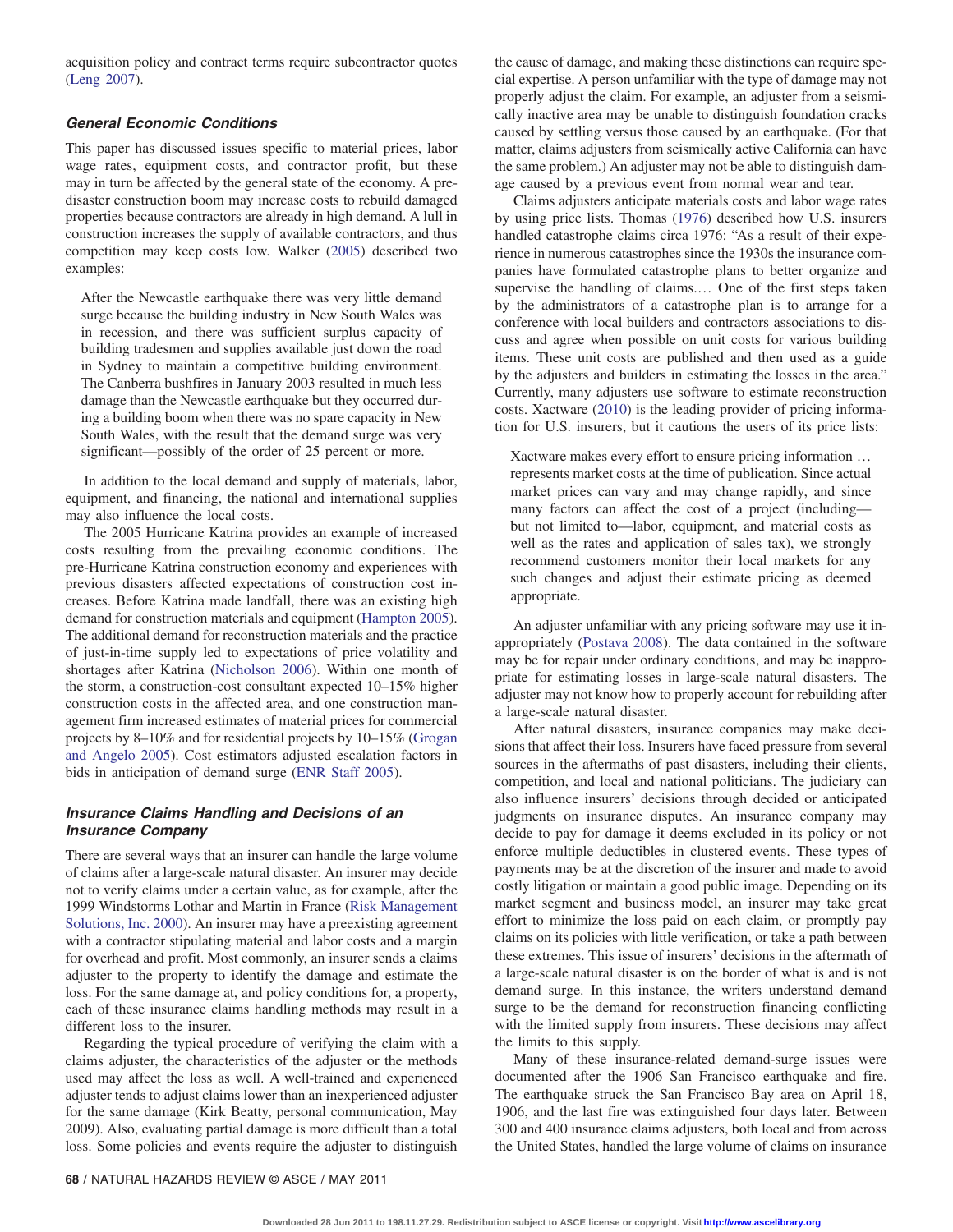policies. G. H. Marks of the London Assurance Corporation described the task of adjusting insurance claims after the earthquake and fire ([Marks n.d.\)](#page-8-38). According to the standard procedure, claims on insurance policies should be verified. However, the earthquake and fire in San Francisco made this a nearly impossible task. Complete destruction of the sites erased any evidence for the adjusters; there were no neighbors or acquaintances of the claimant who could verify the claim, nor could the original purchase be verified by the retailer or wholesaler. Marks further noted that every insurance company had lost most or all of their records in the fire. Thus, the insurance companies could rarely verify that they even covered the loss that was being claimed.

Some properties were indemnified by several companies. In the months following the disaster, insurance companies tried to develop a common approach to adjusting and settling these claims. At a general meeting of the insurers on June 12 in Oakland, California, across the Bay from San Francisco, the attendees voted on a set of principles for adjusting claims. Essentially, the resolution stated that the insurance companies would apply a 25% reduction to the insured loss when the cause of damage—either earthquake or fire—was unclear. (Standard insurance policies excluded earthquake damage but covered fire damage. The insurers estimated that 25% of the damage in San Francisco was caused by the earthquake shaking and 75% by the fire.) Although otherwise supporting the work of the General Adjusting Board, 35 companies decided not to reduce payments to their policyholders. On June 21, the (aptly named) Thirty-Five Companies adopted guidelines stating that claims on their policies should be settled on a case-by-case basis according to the actual policy terms. In its concluding report of December 31, 1906, the Committee of Five, which reviewed claims on the policies of the Thirty-Five Companies, made recommendations to the companies on how to better handle claims after future disasters ([Hosford et al. 1906\)](#page-8-39). The committee recognized the unprecedented and difficult task faced by the insurance industry after the 1906 San Francisco disaster. Nonetheless, the committee suggested that insurance companies would have realized better and less expensive results, in addition to "creating a better feeling amongst policyholders," if the companies had agreed to a common approach much sooner. The committee reported that uncertainty among policyholders made its work more difficult and resulted in higher costs to the insurers.

In general, the committee found claimants to be "fair, patient, and honest." However, the committee acknowledged that, in their haste to submit claims, policyholders often "innocently exaggerated their statements," since the prevailing conditions made an accurate claim "almost impossible." The committee noted two cases in which "expert accountants" identified intentional fraud and reduced the total insurance payment by US\$100,000, demonstrating the value of the accountants' work. If more widely employed, the committee wondered, how many additional fraudulent claims would have been identified?

In addition to issues under their control, insurers faced pressure from their clients, competition, and the government. The General Manager of Munich Re noted that, "In San Francisco we have experienced that companies which had stipulated in their policies the exclusion of all direct and indirect earthquake losses were, due to competition with other companies, obliged to pay their losses in order not to lose their business for all future" (quoted in [Hoffman](#page-8-40) [1928](#page-8-40)). This issue of payment by an insurer for excluded loss may be an indirect result of the overwhelming demand for reconstruction financing via insurance. If the scale of the 1906 disaster had been smaller, the insurance companies might not have faced pressure from their policyholders or their competition to satisfy their clients beyond the terms of their policies.

U.S. courts ultimately ruled on disputes over fire following earthquake exclusions in typical insurance policies. On October 5, 1908, the Ninth Circuit Court of Appeals upheld the finding of a lower court that insurance companies were liable for losses caused by fires indirectly ignited by the earthquake [\(Williamsburgh](#page-9-8) [City Fire Ins. Co. v. Willard 1908](#page-9-8)). The Court reasoned that, since the insurers wrote their policies, any ambiguity in the policy language should favor the policyholder. A decision of the Second Circuit Court of Appeals on November 13, 1911, confirmed payment to the insured in Norwich Union Fire Ins. Soc'y v. Stanton [\(1911](#page-8-41)), using the same argument given in Williamsburgh City Fire Ins. Co. v. Willard ([1908\)](#page-9-8).

## **Summary**

The evidence for demand surge from historical events suggests four important points regarding what demand surge is and is not.

- 1. Demand surge is not a new phenomenon. This paper has offered evidence for demand surge in early 18th-century England, the 1886 Charleston and 1906 San Francisco Earthquakes, and the present day.
- 2. Demand surge is not limited to one region or country. There is evidence for demand surge from the United States, the United Kingdom, Australia, and continental Europe. Although evidence of demand surge is most readily available from these territories, the apparent causes and mechanisms of demand surge are not unique to them. Thus, there does not appear to be strong reason to exclude the possibility of demand surge in any region of the world.
- 3. Demand surge is not unique to one or two perils. Rather, it has been observed following cyclones, earthquakes, floods, hailstorms, windstorms, and wild- or bush-fires [\(Olsen and Porter](#page-8-6) [2010\)](#page-8-6). The extent of demand surge may be affected by the peril, if a particular material or skill is in short supply. However, the fundamental problem of supplying the demanded services and goods is the same across perils.
- 4. Demand surge has many and varied causes that depend on the particulars of each event. Since each large-scale natural disaster is unique, there is a unique explanation for demand surge in each event. Nonetheless, themes emerge when considering these events together, rather than the isolated incidents they appear to be.

## **Conclusions**

There are several inconsistent definitions of demand surge, none of which is sufficiently precise to define a clear phenomenon. "Demand surge" has been used to refer specifically to the increase of materials prices and labor wages. Other sources expand this definition to include specific causes of higher costs, for example, construction and insurance services and the expansion of insurance coverage. Still other sources understand demand surge to be the difference between the expected (or modeled) loss versus the actual loss. Without a standard, precise definition, there is confusion about demand surge as a socioeconomic phenomenon, and there are various metrics of demand surge.

Historical events provide anecdotal evidence for demand surge. In any particular natural disaster, there is a specific and unique explanation of demand surge. Considering many past large-scale disasters, common themes emerge as plausible explanations for why demand surge happens. This paper identified the following themes: total amount of repair work; timing of reconstruction; costs of materials, labor, and equipment; contractor overhead and profit;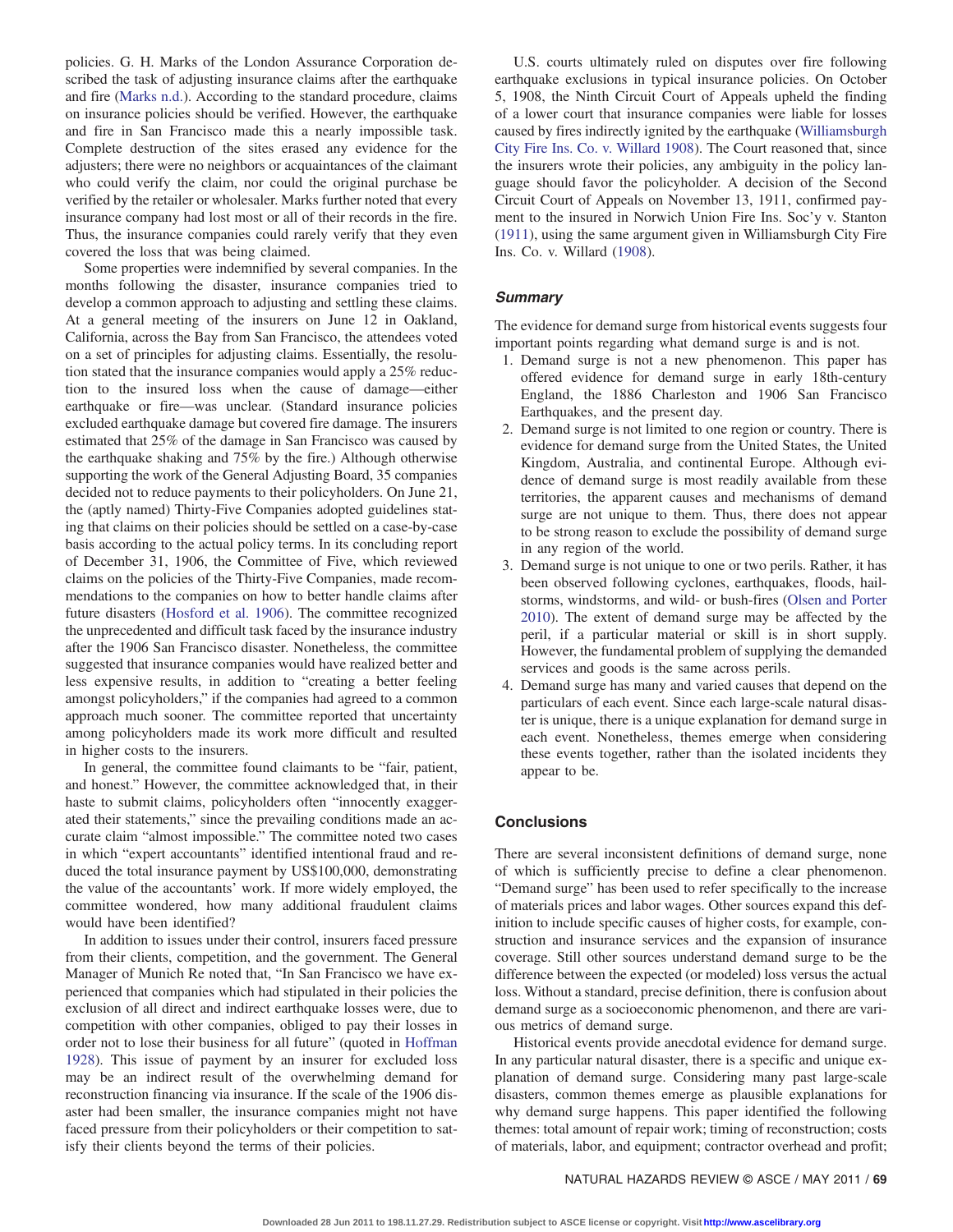general economic situation; insurance claims handling; and decisions of an insurance company. These themes are qualitative, proposed explanations for demand surge, and thus, they are also hypotheses to be tested in future work. The development of these themes provides a novel, mechanistic approach to the demand surge problem.

#### Acknowledgments

This work was sponsored by Willis Group Holdings Limited through the Willis Research Network. The writers appreciate the support and interest of colleagues at Willis: Rowan Douglas, Matthew Foote, Julie Serakos, Kyle Beatty, and Prasad Gunturi. The assistance of the following individuals and institutions is also gratefully acknowledged: Kathleen Tierney and Wanda Headley of the Natural Hazards Center at the University of Colorado at Boulder; Nicholas Butler and Kathleen Gray of the Charleston Archive, Charleston County Public Library; Stephen Hoffius and Susan Williams; Tim Wilson of Hawkeye Electric; Robert Muir-Wood, Chief Research Officer, Risk Management Solutions; David Passman, Senior Vice President, Willis HRH; Kirk Beatty, ServicePoint Specialized Processing Operation Director, Farmers Insurance; and especially Auguste Boissonnade, Vice President of Product Development, Risk Management Solutions.

The writers also thank two anonymous reviewers and Stéphane Hallegatte for reviewing the manuscript and providing helpful comments.

#### <span id="page-8-11"></span>References

- AIR Worldwide Corporation. (2007). "AIR's U.S. hurricane model update incorporates enhanced methodology for estimating business interruption." Press release, June 5.
- <span id="page-8-31"></span>Arendt, L. A., and Hess, D. B. (2006). "Hospital decision making in the wake of Hurricane Katrina: The case of New Orleans." MCEER-06- SP01, MCEER, Univ. at Buffalo SUNY, Buffalo, NY.
- <span id="page-8-25"></span><span id="page-8-1"></span>Australian Securities and Investments Commission (ASIC). (2007). "Making home insurance better." Rep. 89, Canberra, Australia.
- "Bricklayers in council." (1886a). News and Courier (Charleston, SC), Sep. 17.
- <span id="page-8-21"></span>Chock, G. Y. K. (2005). "Modeling of hurricane damage for Hawaii residential construction." [J. Wind Eng. Ind. Aerodyn.](http://dx.doi.org/10.1016/j.jweia.2005.06.001), 93, 603–622.
- <span id="page-8-36"></span><span id="page-8-23"></span>Defoe, D. (1704). The storm, Penguin Books, New York. ENR Staff. (2005). "Rebuilding will keep pressure on costs." Eng. News-Rec., 255(12), 65.
- <span id="page-8-8"></span>Federal Alliance for Safe Homes and The Actuarial Foundation. (2006). If disaster strikes will you be covered? Tallahassee, FL.
- <span id="page-8-24"></span>"Fixing the rate of wages." (1886b). News and Courier (Charleston, SC), Sep 7.
- <span id="page-8-18"></span>Florida International University. (2009). "Florida public hurricane loss model." Submitted to the Florida Commission on Hurricane Loss Projection Methodology, Miami, FL.
- <span id="page-8-4"></span>Florida Statute. (2009). "Florida commission on hurricane loss projection methodology; public records exemption; public meetings exemption." 627.0628(3)(f), Tallahassee, FL.
- <span id="page-8-2"></span>Grogan, T., and Angelo, W. J. (2005). "Katrina keeps inflation roaring." Eng. News-Rec., 255(12), 66.
- <span id="page-8-27"></span>Grogan, T., and Setzer, S. W. (1992). "Hurricane triggers price storm." Eng. News-Rec., 229(13), 26.
- <span id="page-8-14"></span>Grossi, P., and Kunreuther, H., eds. (2005). Catastrophe modeling: A new approach to managing risk, Springer, New York.
- <span id="page-8-12"></span>Grossi, P., and Muir-Wood, R. (2006). The 1906 San Francisco earthquake and fire: Perspectives on a modern super cat, Risk Management Solutions, Inc., Newark, CA.
- <span id="page-8-0"></span>Guy Carpenter & Company. (2005). "Model issues to consider in Katrina's wake." Instrat Briefing, New York.
- <span id="page-8-17"></span>Hallegatte, S. (2008). "An adaptive regional input-output model and its application to the assessment of the economic cost of Katrina." Risk Anal.[, 28\(3\), 779](http://dx.doi.org/10.1111/j.1539-6924.2008.01046.x)–799.
- <span id="page-8-22"></span>Hamblyn, R. (2005). "Introduction." The storm, by D. Defoe, Penguin Books, New York, x–xl.
- <span id="page-8-34"></span>Hampton, T. (2005). "Heavy demand for construction machines will push up prices and slow deliveries." Eng. News-Rec., 255(10), 32.
- <span id="page-8-30"></span>Henri, C. (1999). "The Sydney hailstorm: The insurance perspective." Aust. J. Emerg. Manage., 14(4), 16–18.
- <span id="page-8-40"></span>Hoffman, F. L. (1928). Earthquake hazards and insurance, The Spectator Co., Chicago.
- <span id="page-8-39"></span>Hosford, A. R., Bament, W. N., Morrison, E. C., Corbet, J. C., and Seaman, W. B. (1906). Report of the committee of five to the 'thirty-five companies' on the San Francisco conflagration, New York.
- <span id="page-8-7"></span>Howard, L. (2005). "Hurricane Katrina: A market-turning event?." Viewpoint, 30(2), 〈[http://www.aaisonline.com/viewpoint/05fall2a](http://www.aaisonline.com/viewpoint/05fall2a.html) [.html](http://www.aaisonline.com/viewpoint/05fall2a.html)〉 (Jul. 30, 2009).
- <span id="page-8-26"></span>Huguenin, T., A. "The knights of labor." (1886c). News and Courier (Charleston, SC), Sep. 14.
- <span id="page-8-3"></span>Kuzak, D., and Larsen, T. (2005). "Use of catastrophe models in insurance rate making." Chapter 5, Catastrophe modeling: A new approach to managing risk, P. Grossi and H. Kunreuther, eds., Springer, New York.
- <span id="page-8-32"></span>Lankford, J. (2006). "Interim review of hurricane Katrina activities, city of New Orleans, Louisiana." Office of Inspector General, U.S. Dept. of Homeland Security, Washington, DC.
- <span id="page-8-33"></span>Leng, R. C. (2007). "Emergency transportation services contract: Lessons learned from the 2005 Gulf Coast hurricanes." Rep. No. FI-2007-030, U.S. Department of Transportation, Washington, DC.
- <span id="page-8-38"></span>Marks, G. H. (n.d.). The San Francisco story—April 18–21, 1906, in the Bancroft Library, Univ. of California, Berkeley, CA.
- <span id="page-8-13"></span>McAneney, J. (2007). "Post-event claims inflation (PECI)." Quarterly Newsletter 7, Risk Frontiers, Macquarie Univ., Sydney, Australia.
- <span id="page-8-20"></span>Mosqueda, G., and Porter, K. (2007). "Engineering and organizational issues before, during, and after hurricane Katrina, damage to engineered buildings and lifelines from wind, storm surge and debris in the wake of hurricane Katrina." MCEER-07-SP03, MCEER, Univ. at Buffalo SUNY, Buffalo, NY, 54.
- <span id="page-8-9"></span>Munich Re Group. (2006). "Annual review: Natural catastrophes 2005." Knowledge series: Topics geo, Munich, Germany.
- <span id="page-8-28"></span>Murphy, C. (1995). "Boats ferrying supplies, good will." St. Petersburg (FL) Times, Sep. 21, 8A.
- <span id="page-8-19"></span>Nebraska Administrative Code. (2009). "Standards for prompt, fair, and equitable settlements applicable to fire and extended coverage type policies." Title 210, chapter 60, section 010.01, subsection (B), Lincoln, NE.
- <span id="page-8-35"></span>Nicholson, T. (2006). "Big home centers' influence sways the broader materials market; smaller contractors are starting to bite, but big fish are elusive." Eng. News-Rec., 256(11), 29.
- <span id="page-8-41"></span><span id="page-8-15"></span>Norwich Union Fire Ins. Society v. Stanton et al. 191 F. 813 (2d Cir. 1911).
- Okuyama, Y. (2007). "Economic modeling for disaster impact analysis: Past, present, and future." [Econ. Syst. Res.](http://dx.doi.org/10.1080/09535310701328435), 19(2), 115-124.
- <span id="page-8-6"></span>Olsen, A. H., and Porter, K. A. (2010). "What we know about demand surge." Technical Rep. SESM-10-1, Dept. of Civil, Environmental, and Architectural Engineering, Univ. of Colorado at Boulder.
- <span id="page-8-37"></span>Postava, J. A. (2008). "Common estimating errors." 〈[www.simsol.com/](www.simsol.com/PDF%20Documents/Common_ Estimating_Errors.pdf) [PDF%20Documents/Common\\_ Estimating\\_Errors.pdf](www.simsol.com/PDF%20Documents/Common_ Estimating_Errors.pdf)〉. (Apr. 15, 2009).
- <span id="page-8-10"></span>Risk Management Solutions, Inc. (2000). "RMS analyses indicate majority of French reinsurance programs blown by recent windstorms." Press release, Jan 7.
- <span id="page-8-29"></span>Risk Management Solutions, Inc. (2005). "Repair costs in Southeastern U.S. remain 20% to 40% above average as 2005 hurricane season begins." Press release, Jun. 1.
- <span id="page-8-16"></span>Rose, A. (2004). "Economic principles, issues, and research priorities in hazard loss estimation." Chapter 2, Modeling spatial and economic impacts of disasters, Y. Okuyama and S. E. Chang, eds., Springer-Verlag, New York, 13–36.
- <span id="page-8-5"></span>Ruquet, M. E. (2009). "Demand surge not driven by economic demand."